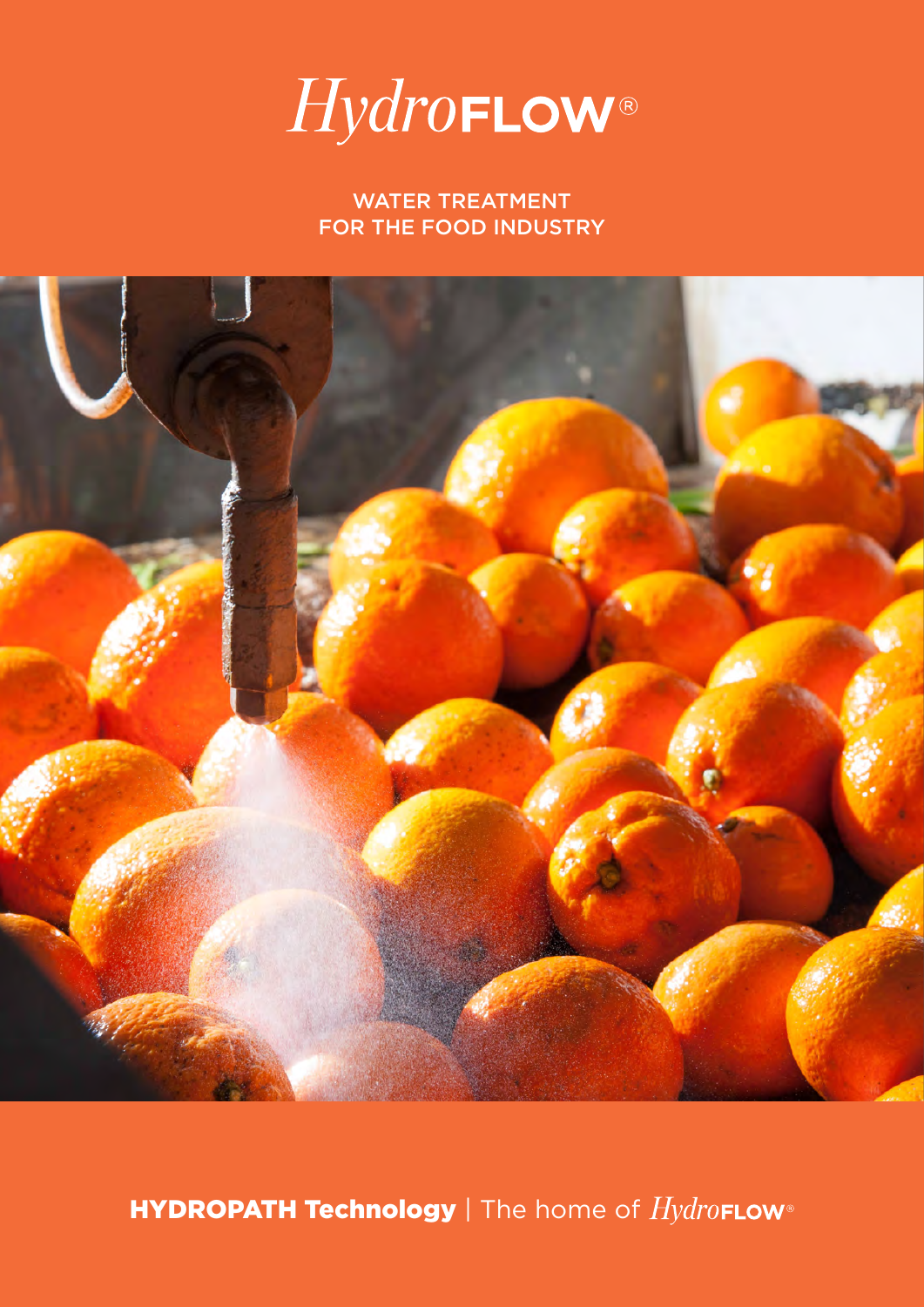

## EXISTING SCALE GRADUALLY REMOVED





Like all industries, the food industry requires careful management of water systems, requiring that they remain clear of limescale and biofilm to remain at optimum efficiency. With food production, there is an additional constraint on the amount of chemical treatment that can be added to the water.

HydroFLOW**®** electronic water conditioners offer a chemical-free approach to treating both existing and new limescale, and to addressing biofilm. Unlike water softeners there are no ongoing replenishment costs, and boilers can operate on unsoftened water without the problems of hard scale. HydroFLOW**®** units can also help with the treatment of waste water from food processes, reducing the need for chemical flocculants.

Installation is simple, with no system modification required. HydroFLOW**®** units operate maintenance-free 24/7, providing maximum performance no matter the throughput.



# **CASE STUDY**

# WATER TREATMENT FOR THE FOOD INDUSTRY



## BAKER PRODUCE, ZILLAH, WASHINGTON, USA

The fruit-washing line in this factory was suffering from limescale issues. As well as the bank of heaters scaling up, reducing efficiency, the spray nozzles would block up with limescale on a daily basis. A HydroFLOW® unit was installed for a 3 month trial.

#### **RESULTS**

The existing scale on the heater tubes was gradually dissolved and new scale prevented. After 10 weeks the bare metal of the tubes could be seen. The spray nozzles did not block during the 3 month period, and overall maintenance time was reduced by 70%. Chlorine, soap and other chemicals used in the washing process were greatly reduced.

"It is hard to believe, but the pictures tell the story. I am amazed at the results so far. This problem that you are working on has been an extreme problem for me since I came to Baker Produce." **Facility Director, Baker Produce**

## OUR CUSTOMERS SAY

"Since we have installed the HydroFLOW® units in 2009 the maintenance intervals of the high pressure piston pumps went from 1 service interval in 500 working hours to 1 service interval in 1500 working hours. Usually in this service all the pistons need to be reconstructed due to the scale… It's not that we have no scale anymore but it is no longer "stone" fixed all over.

#### **Executive Manager, Potato Fries Producer, Netherlands**

"Three months after the HydroFLOW® system was installed a pipeline review was carried out, revealing that the organic mucus was eliminated and limescale deposits reduced. Half year later, we find we no longer need to clean the level sensors and see a reduced clogging of water-level glass on boilers. Overall, we can say that the HydroFLOW® electronic water treatment system was excellent, and I am very pleased with the results.

**Principle engineer, Kharkov Meat Factory, Ukraine**